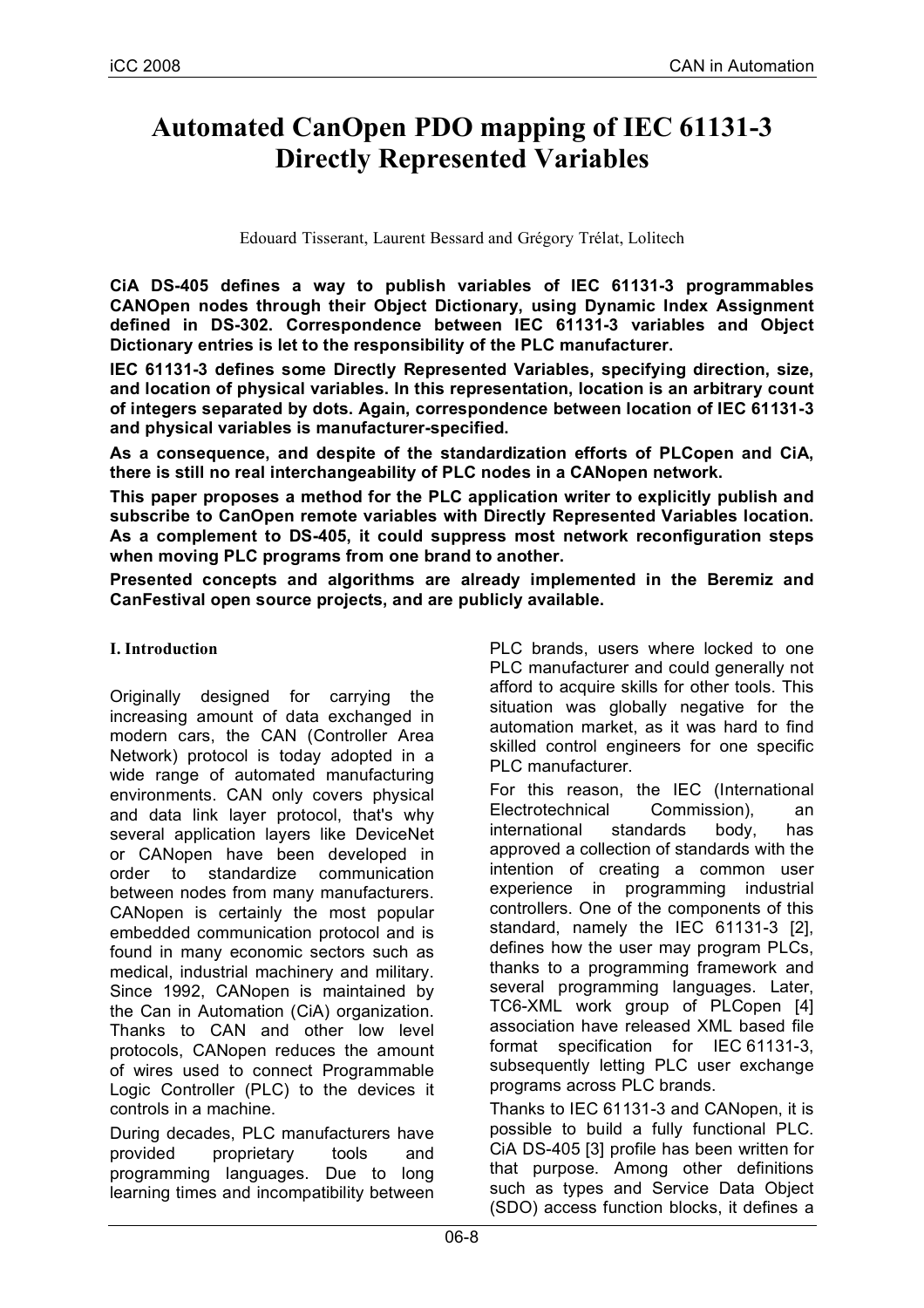way to publish variables of IEC 61131-3 programmables CANOpen nodes through their Object Dictionary. It relies on CiA DS-302 [6] for dynamic assignment of variables in Object Dictionary and CiA DS-306 [7] for configuration storage file format (DCF, nodelist.cpj).

However, CANopen PLC user's primary concern isn't about the organization of variables inside the Object Dictionary. For such devices, configuration process generally consist in mapping IEC 61131-3 Directly Represented Variables to CANopen process variables. This task is generally long and subject to critical errors, particularly while reconfiguring an existing PLC. On user point of view, organization of these variables in PLC node's Object Dictionary is an intermediate result.

Even if individual nodes configuration can be exchanged between nodes from different CANopen vendors through DCF files and if PLC programs can be exchanged with PLCopen's TC6 XML files, there is no standardized scheme to explicitly map IEC 61131-3 Directly Represented variable to CANopen process variables.

As a consequence, user willing to replace a CANopen PLC with one from another manufacturer still have to manually reconfigure all the CANopen to IEC 61131-3 variables mappings.

These reconfiguration steps could be avoided by defining an IEC 61131-3 variable location to remote CANopen variables mapping scheme. Using this scheme, TC6-XML program file along with node list file (nodelist.cpj) and associated EDS and DCF files would be sufficient to fully describe a PLC an the CANopen network it controls. This files could theoretically be exchanged between CANopen PLC solutions independently of their manufacturer.

### **II. IEC 61131-3 Overview**

The IEC 61131 standard [2] is a general framework, that tries to establish the rules to which all PLCs should adhere to, encompassing mechanical, electrical, and logical aspects. The third part, IEC 611313, deals with the programming aspect of the industrial controllers, defining logical programming blocks and programming languages.

There are three variations of top level programming blocks: functions, function blocks, and programs. Functions have similar semantics to those in traditional functional languages, and directly return a single output value.

Function block types are similar to classes in object oriented languages, with the limitation of having a single public member function. Function blocks are instantiated as variables, each with their own copy of the function block state. Since a function must be idem-potent, it can neither instantiate nor call a function block instance.

Program types are very similar to function blocks, with the exception that these may only be instantiated inside a configuration, and not inside other functions, function block types or program types.

A configuration is the program organization unit with the highest level. It does not contain executable code, but instantiates programs and/or function blocks, creates and configures tasks, and assigns the programs and/or function blocks to tasks. Tasks are similar to processes in operating systems, and may execute periodically or upon the occurrence of the rising edge of a specified Boolean variable.

These blocks may be programmed with textual languages such as IL (Instruction List) and ST (Structured Text), or with graphical languages such as LD (Ladder Diagram), FBD (Function Block Diagram), or SFC(Sequential Function Chart).

SFC specify state machines, and is mostly based on Grafcet. Since a state machine implies the maintenance of state, SFCs may not be used to program functions as they must be idem-potent.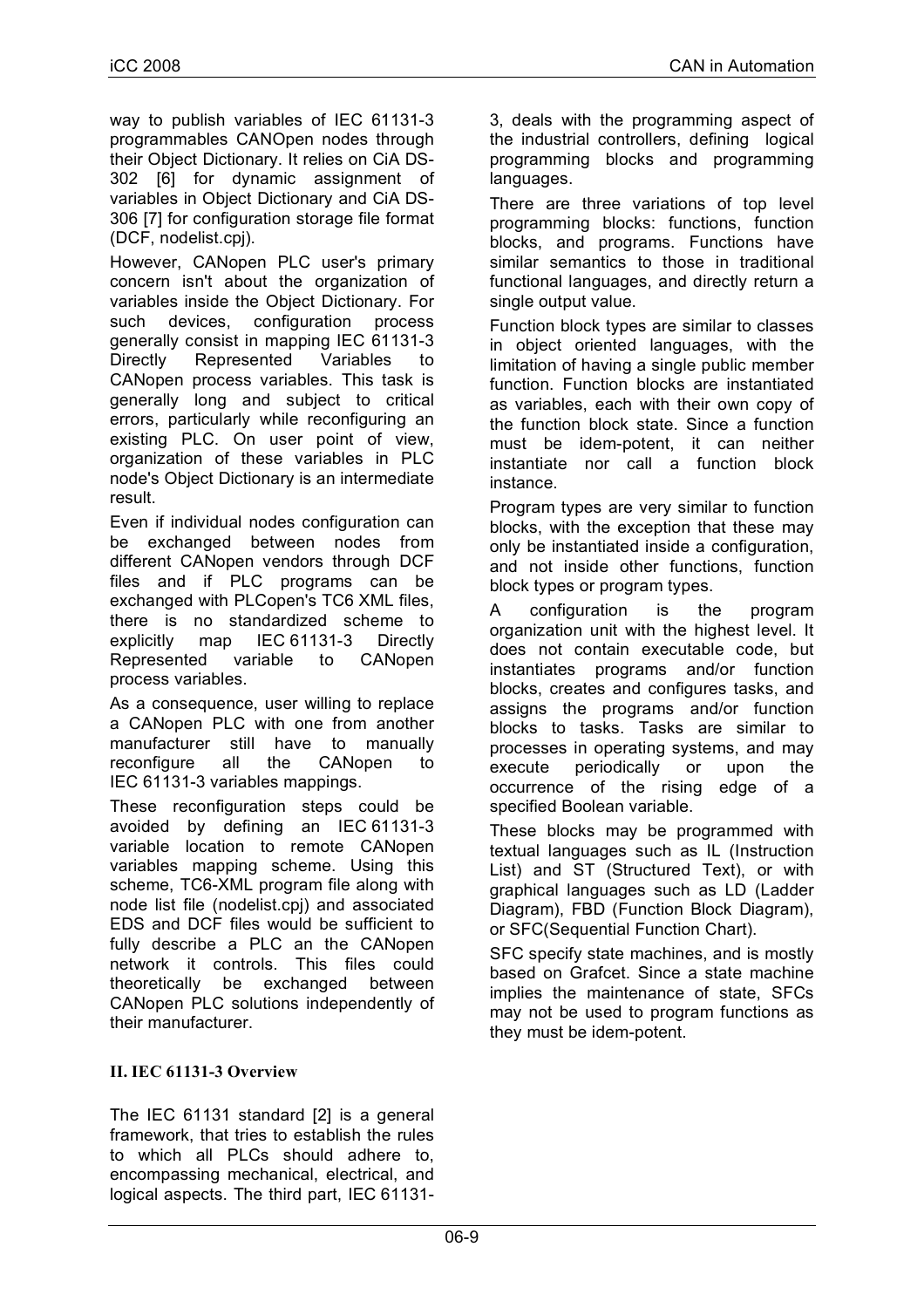### **III. Map CANopen as IEC 61131-3 locations**

Directly represented variables is a category of IEC 61131-3 variables that allow specification of a physical or logical location in declaration syntax.

These variables can be used directly in programs or function blocks or declared as global variables in configurations and resources.

Directly represented variables syntax states that all identities must start with the percent character ('%') followed by one or two letters and a sequence of numeric fields separated by periods ('.').

The first and required letter defines the location prefix. Three values are possible:

- 'I' for input locations,
- 'Q' for output locations
- 'M' for internal memory locations.

The second and optional letter defines the size of memory block referenced by directly represented variable. If the second letter is omitted, memory block is considered to be a single bit. There are 5 values available for this letter:

- 'X' for a bit
- 'B' for a byte (8 bits)
- 'W' for a word (16 bits)
- 'D' for a double word (32 bits)
- 'L' for a long word (64 bites)

The interpretation of the last part is left to the manufacturer implementation. However, the standard specifies that the numeric fields shall be interpreted as a hierarchical address with the leftmost field representing the highest level of the hierarchy. '%IW10.1.21' could then represent a 16 bits input memory located on rack 10, module 1, channel 21.

Following this requirement, the CANOpen hierarchy can be represented as follows:

Leftmost field, named 'Protocol ID', is fixed to a value recommended for CanOpen network, such as '503254', in reference to EN 50325-4 standard.

A 'Bus ID' field is required to select the bus among all CANopen buses connected to PLC.

In case of remote variable access, two fields are required to select the type of transmission through the network, and ID of remote node. Value should be respectively based on PDO Transmission Type and Node-ID values defined in DS 301.

Location of the variable in the node object dictionary is represented with two fields, respectively index and subindex of the designated entry.

An optional rightmost field can be used to point individual bits, as soon as memory size letter is specified to 'X'.

As an example, the variable to access synchronously the first 8 bit read input (index 6000h, subindex 01h) of a DS-401 [5] node with ID 10h, connected on the first CANOpen bus, can be represented :



Another example, reading local CANopen Error Register (1001h,00h):



#### **IV. PLC variables in local object dictionary**

When representing local object dictionary variables, directly represented variables can also be used to implicitly declare new entries in object dictionary. In that case, with 'I' and 'Q' prefixes declares reactively Write Only and Read Only entries. 'M' prefixed variables declares Read/Write entries.

Here is an example of an arbitrary variable exported in manufacturer specific object dictionary section (2001h, 0h).

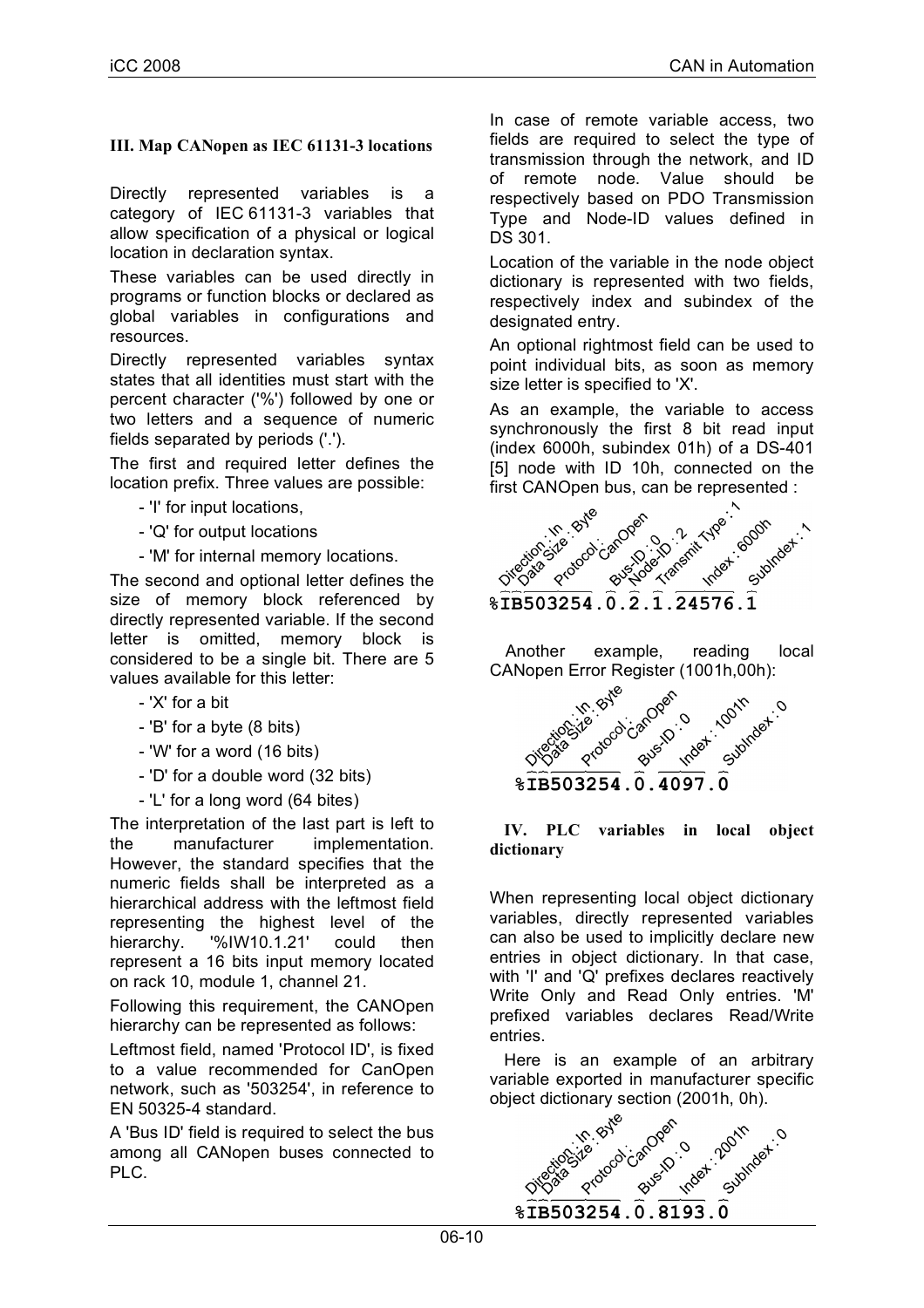Using implicit declaration to populate object dictionary with PLC variables is useful to program NMT slave PLC nodes, that are not supposed to configure network on start-up. In that case, the EDS file included in PLC program compilation results is passed to the CANopen configuration tool.

#### **V. Network configuration computation**

When PLC node is NMT master, it must adapt the configuration of remote nodes according to PLC program needs.

This new network configuration can be deduced from the list of directly represented variables declared in PLC, the list of connected Node-ID and associated EDS files.

Hereafter is a description of a simplified algorithm used to generate network configuration out of these informations. Transmission type is ignored.

Before any computation, unused COBIDs in the range of the standard PDO have to be deduced from EDS and Node-ID lists. COB-ID from this list will be affected to each new generated PDO, until no one left.

As described in Figure 1, directly represented variables are filtered keeping only those that are related to each CANopen network the PLC is connected to. At the same time, they are checked, keeping only those that refers to an existing node and where index and subindex are valid for this node.



**Figure 1: Variable filter diagram**

Once variables filtered, we use EDS default values to distinguish those that are already mapped in some PDO and those that aren't mapped by default. Each transmitted or received default PDO that map a requested variable is kept as this, and marked as a PDO to be transmitted or received by the PLC. Each undesired object mapped in this PDO is mapped in a special 'Trash' section of local object dictionary.

Keeping as much as possible each node PDO configuration to default values is necessary in order to be able to deal with nodes that do not support PDO mapping changes. For optimisation purposes, this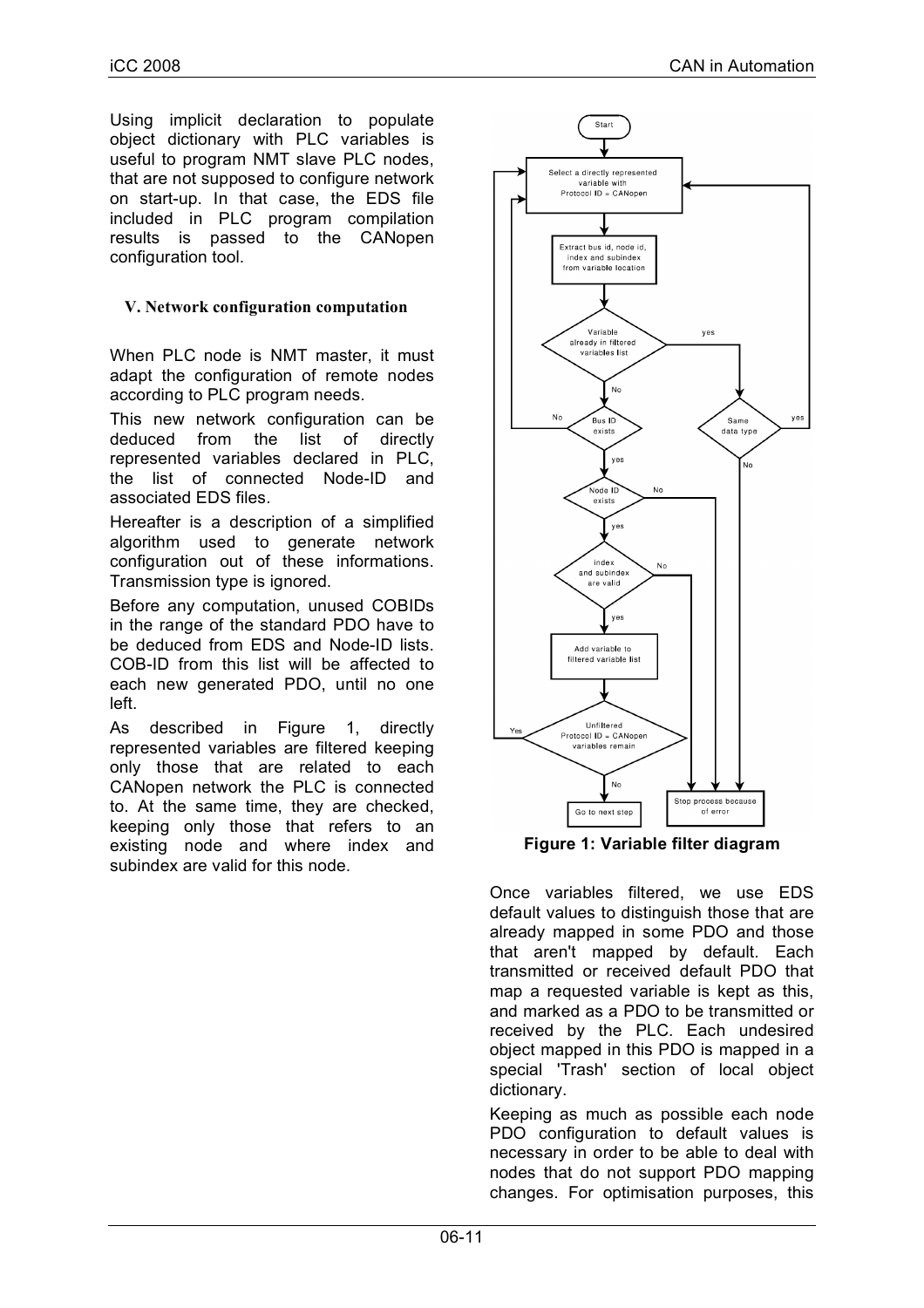feature should be optional. In that case, default PDO are systematically overwritten.





As shown in figure 2, remaining unmapped variables have to be brought together to form new PDO mappings. For each new PDO, a COB-ID is chosen among unused ones. These new PDO is then marked as a PDO to be transmitted or received by the PLC.

## **VI. Compatibility**

As a consequence of PDO mappings, each directly represented variables aimed to access remote CANopen variables correspond to a new created variable in PLC Object Dictionary. CiA Draft Standard DS-405 should be applied to organize those variables in profile specific section.

Depending on respective PLC runtime and CANopen protocol stack implementations, directly represented variables and Object Dictionary entries may have to be periodically copied in one or the other direction or instantiated in shared memory.

Resulting network configuration may be stored in master node with respect to the DCF protocol defined in DS-302 [6]. For each configured node a DCF entry is generated and added to the network manager node object dictionary (object 1F20h or 1F22h for concise format)

### **VII. IEC-61131-3 workbench integration**

Available IEC-61131-3 integrated development environments already provide tools to pick CANopen network variables and associate them to arbitrary directly represented variables. Integrating mapping scheme defined in this document may simply consist in replacing the incremental behaviour of variable location attribution used in most CANopen variable picker tool.

All occurrences of a variable have to be renamed when its CANopen location change. Similarly, some more advanced substitution may occur in directly represented variables location when the Node-ID of a CANopen device is changed in network description.

IEC-61131 defines that directly represented variables locations numeric fields are expressed in decimal form